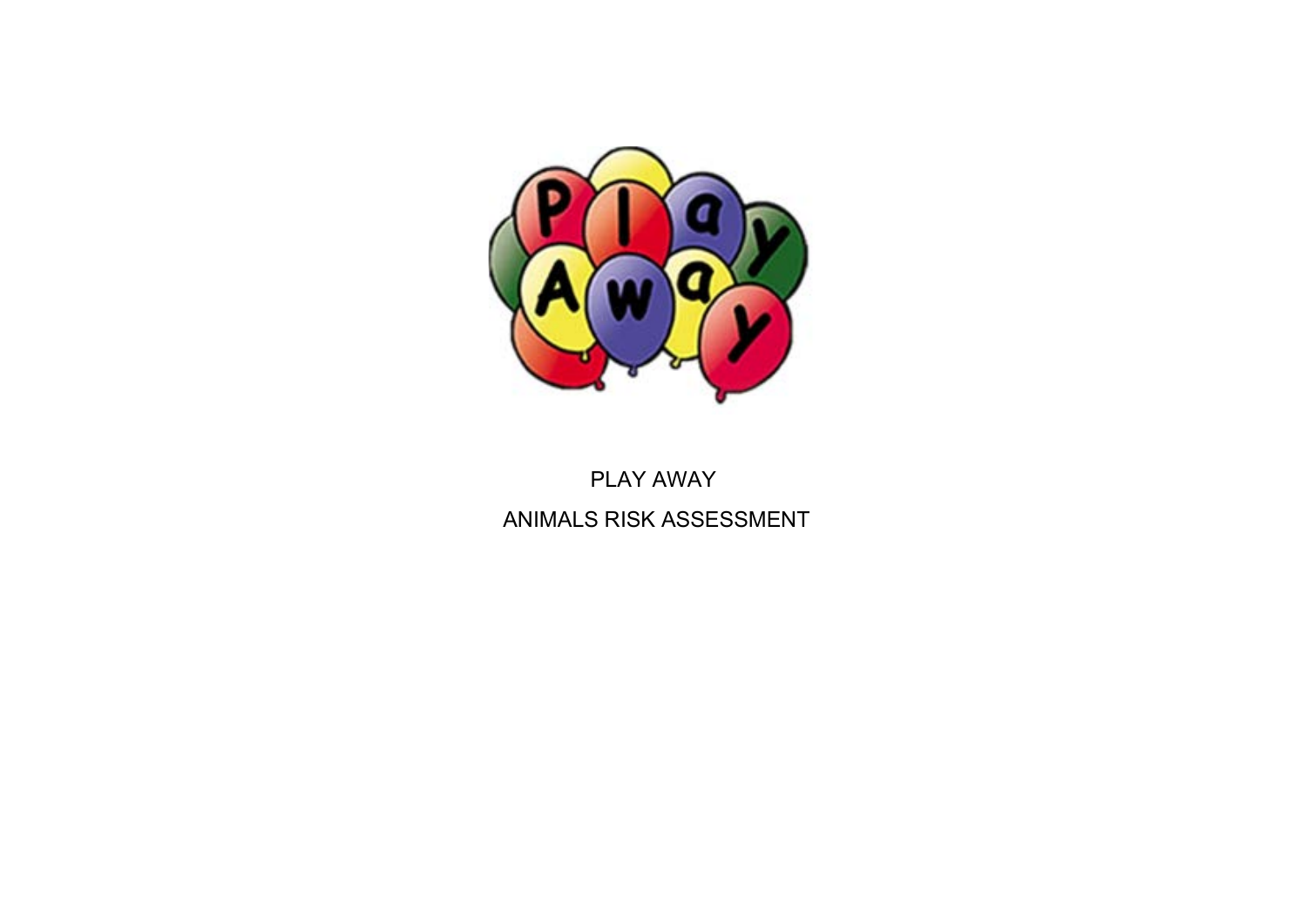## PARTICIPATION STATEMENT

Play Away recognises that the natural environment cannot be totally risk free. All groups participating in on-site activities should be aware of and accept these risks and be responsible for their groups activities.

-Play Away's animals are kept to enhance the centre in order for visitors to enjoy.

-Risks and hazards involved can be minimised with common sense and competent supervision.

-The welfare of the animals is of upmost importance to the centre.

## Statement of risk

Risk is an integral part of what we do on a daily basis and can play a vital role in helping young people to acquire extremely important life skills. Accidents can happen in any type of environment due to circumstances which the individual or leader has no control over. This risk needs to be balanced against the benefit that will be regained through enhancing and developing knowledge and understanding of the animals.

You must ensure a competent person supervises all participants on site at all times.

The Health and Safety Executive defines a 'competent person' as someone who has sufficient training and experience or knowledge and other qualities that allow them to assist you properly. The level of competence required will depend on the complexity of the situation and the particular help you need.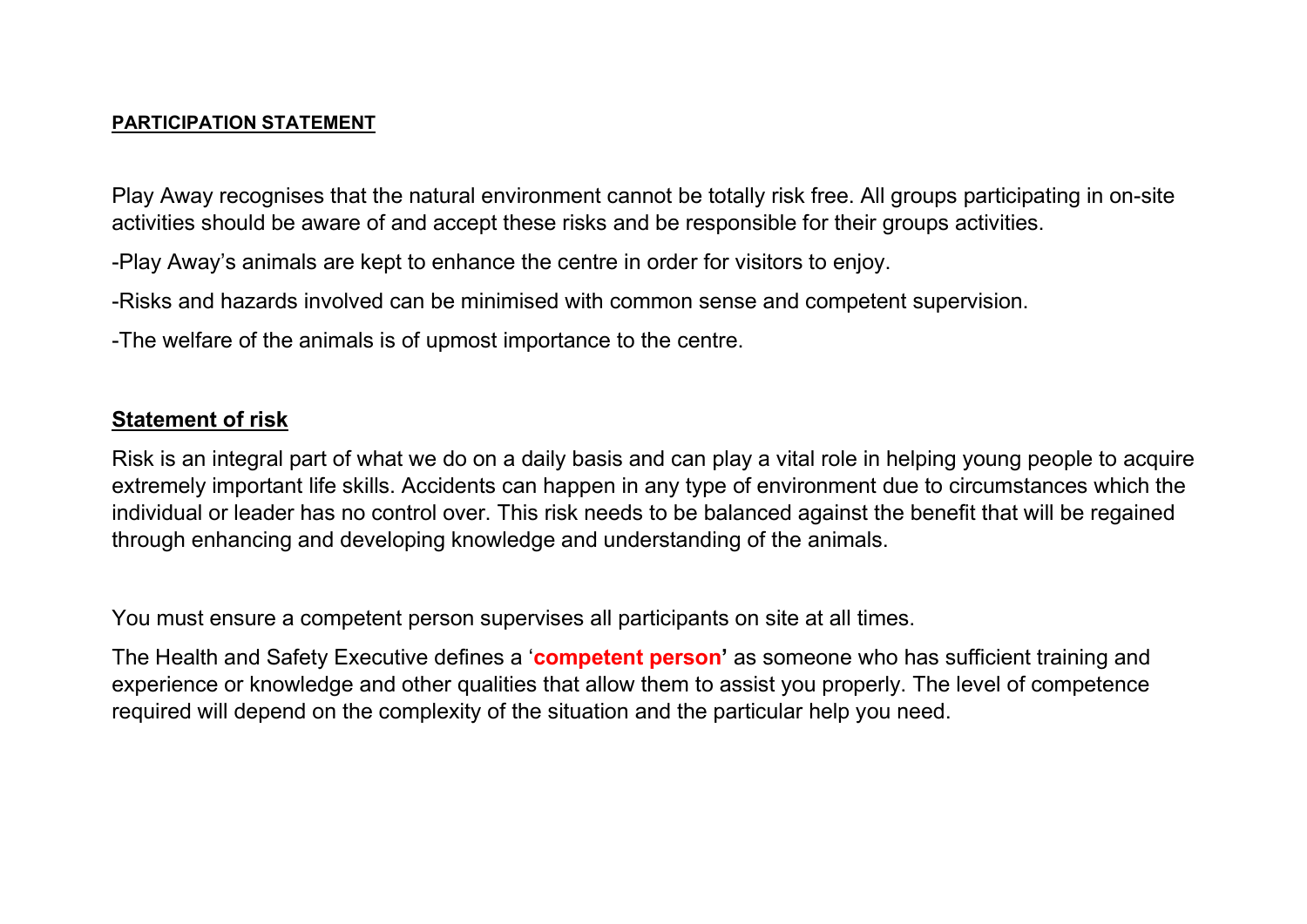| <b>Hazard</b>                       | <b>Specifics</b>                                                | <b>Consequences</b>                                                                                                       | <b>Preventative</b><br>measure                                                                                                      | <b>Participant Action</b>                                                                                                                                                   |
|-------------------------------------|-----------------------------------------------------------------|---------------------------------------------------------------------------------------------------------------------------|-------------------------------------------------------------------------------------------------------------------------------------|-----------------------------------------------------------------------------------------------------------------------------------------------------------------------------|
| Animals                             | Biting, scratching,<br>kicking, trampling,<br>gauging, drowning | Being bitten, Being<br>scratched, Being kicked,<br>Being trampled<br>Being gauged<br>Drowning                             | Washing hands,<br>Wearing gloves,<br>Wearing the appropriate<br>clothing,<br>Ensuring there is<br>suitable signage where<br>needed. | Site Manager to<br>communicate to animal<br>staff to ensure that they<br>are competent and<br>confident with the<br>handling, daily care of<br>the animals at Play<br>Away. |
| Zoonotic diseases                   | All the animals                                                 | Transmission of disease<br>from animal to human.<br>Salmonella/E Coli<br>Leptospirosis<br>Lyme disease<br>Orf<br>Ringworm | Washing hands,<br><b>Wearing gloves</b><br>No food and drinks in<br>the animal area.<br>Ensuring there is<br>appropriate signage.   | Pre-advice from Site<br>Manager<br>All Cuts need to be<br>covered<br>All footwear to be<br>cleaned before<br>departure.                                                     |
| <b>Shallow Duck Bathing</b><br>Pool | Drowning, falling in,<br>tripping/slipping.                     | Falling<br>Slipping<br><b>Tripping</b><br>Drowning                                                                        | Ensuring there is<br>appropriate signage.<br>Avoiding the overuse of<br>practically wet areas.                                      | Pre-advice from Site<br>Manager<br>Avoiding the overuse of<br>practically wet areas.                                                                                        |
| <b>Allergic Reactions</b>           | Reactions to animal fur<br>Reactions to dust                    | Reaction specific to each<br>individual                                                                                   | Wear appropriate clothing<br>including goggles, masks,<br>gloves                                                                    | Staff to have given<br>relevant medical details to<br>Site Manager.                                                                                                         |

## Generic hazards associated with the animals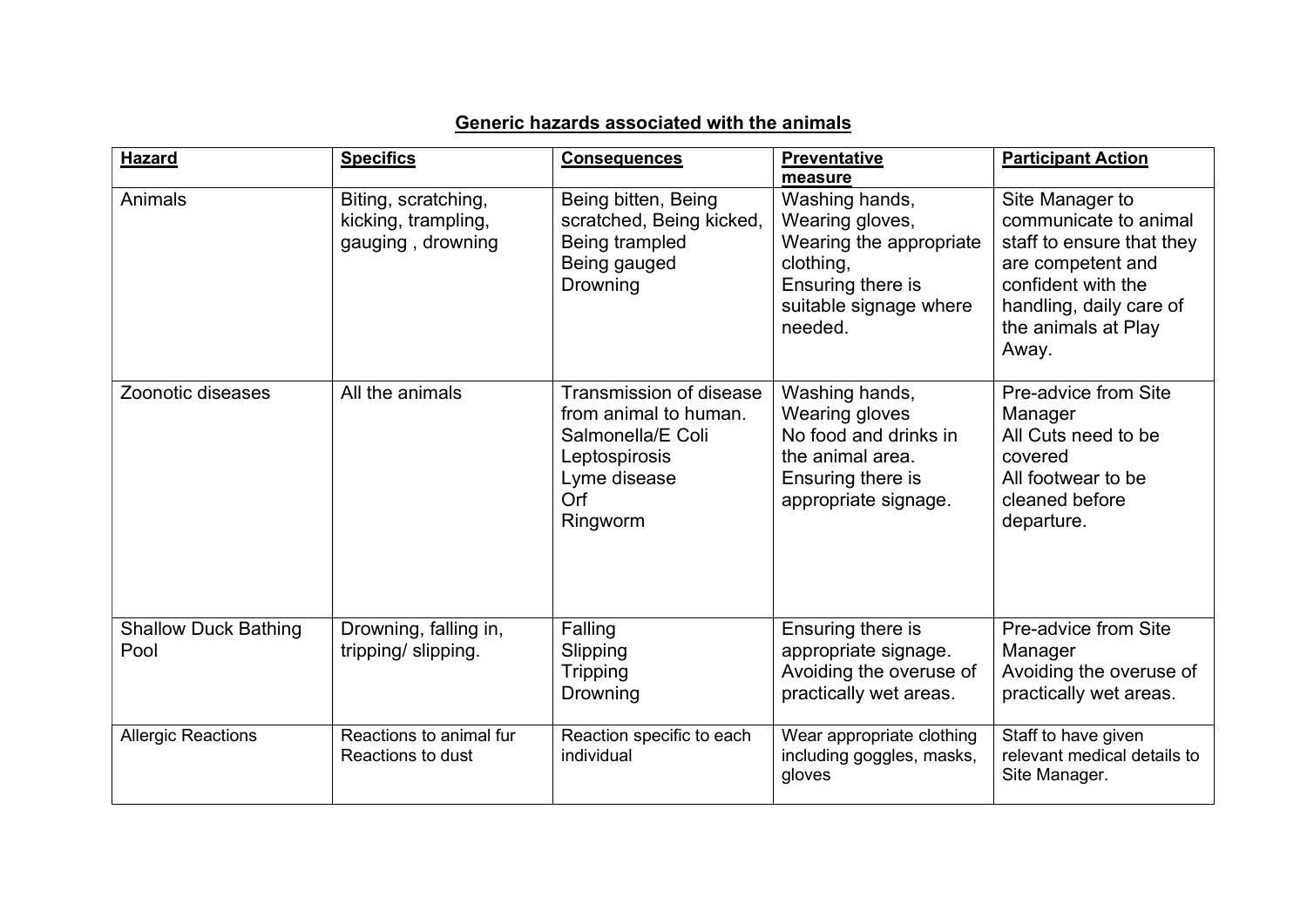| <b>Hazard - Pig</b>             | Those at risk | <b>Specific</b>                                                                                            | <b>Existing</b><br><b>Precautions</b>                                                                                                                                            | <b>Risk Level</b> | <b>Severity</b> | Likelihood   |
|---------------------------------|---------------|------------------------------------------------------------------------------------------------------------|----------------------------------------------------------------------------------------------------------------------------------------------------------------------------------|-------------------|-----------------|--------------|
| <b>Biting</b>                   | All           | Being bitten or<br>trampled while<br>moving,<br>restraining or<br>administering<br>medication              | Pig enclosure is<br>a Staff only<br>area.<br>Ensure<br>appropriate<br>signs are in<br>place.<br>Staff to use a<br>pig board when<br>dealing with the<br>pig.                     | H                 | 5               | 3            |
| Zoonotic<br><b>Diseases</b>     | All           | Erysipeloid<br>Salmonella<br>Streptococcal<br>sepsis                                                       | Staff to<br>thoroughly wash<br>hands after<br>dealing with the<br>pig.<br>Disposable<br>gloves can be<br>worn.                                                                   | M                 | 5               | $\mathbf{3}$ |
| Slipping<br>Tripping<br>Falling | All           | Slipping in wet<br>conditions<br>Slipping on<br>Faeces<br>Tripping over<br>stones<br>Falling down<br>holes | Appropriate<br>footwear and<br>clothing to be<br>worn.<br>Fields regularly<br>checked for<br>holes(these to<br>be filled)<br>Check paddock<br>for faeces and<br>clean regularly. | M                 | 5               | 4            |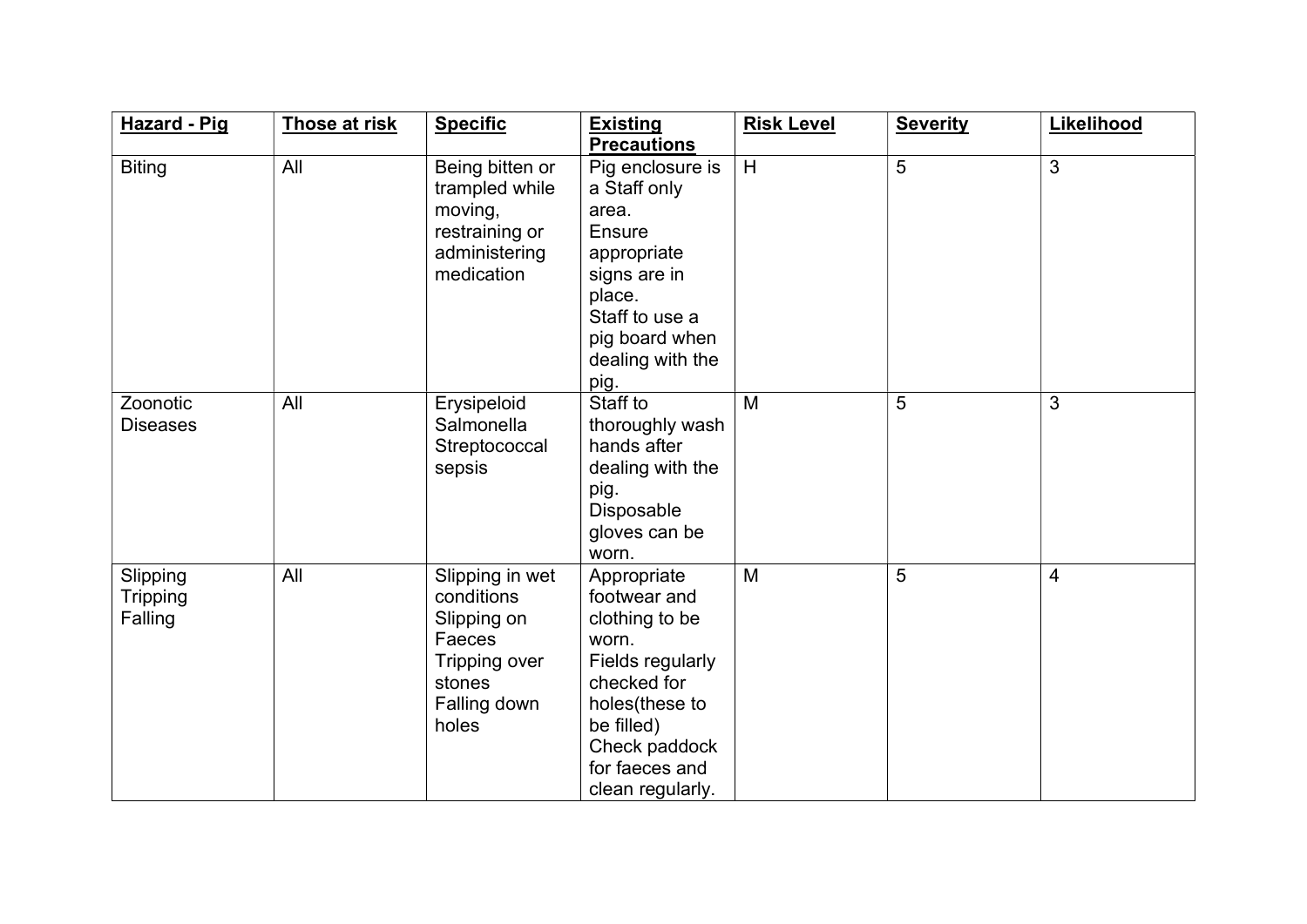| Hazard -<br><b>Alpacas</b>     | Those at risk | <b>Specific</b>                                                                                            | <b>Existing</b><br><b>Precaution</b>                                                                                                                                             | <b>Risk Level</b> | <b>Severity</b> | Likelihood               |
|--------------------------------|---------------|------------------------------------------------------------------------------------------------------------|----------------------------------------------------------------------------------------------------------------------------------------------------------------------------------|-------------------|-----------------|--------------------------|
| Kicking/Spitting<br>/Trampling | All           | Being kicked,<br>Spat at, or<br>trampled while<br>moving,<br>restraining or<br>administering<br>medication | Alpaca<br>enclosure is a<br>staff only area.<br>Staff to work in<br>a pairs<br>Calm and<br>confident<br>behaviour by all.                                                        | H                 | 5               | 4                        |
| Zoonotic<br><b>Diseases</b>    | All           | <b>Bovine</b><br>tuberculosis<br>Salmonella<br><b>Brucellosis</b><br>E-Coli                                | Staff to<br>thoroughly wash<br>hands after<br>dealing with the<br>alpaca.<br>Disposable<br>gloves can be<br>worn.                                                                | M                 | 5               | 3                        |
| Slipping/Tripping              | All           | Slipping in wet<br>conditions<br>Slipping on<br>Faeces<br><b>Tripping</b>                                  | Appropriate<br>footwear and<br>clothing to be<br>worn.<br>Fields regularly<br>checked for<br>holes(these to<br>be filled)<br>Check paddock<br>for faeces and<br>clean regularly. | M                 | 5               | $\overline{\mathcal{A}}$ |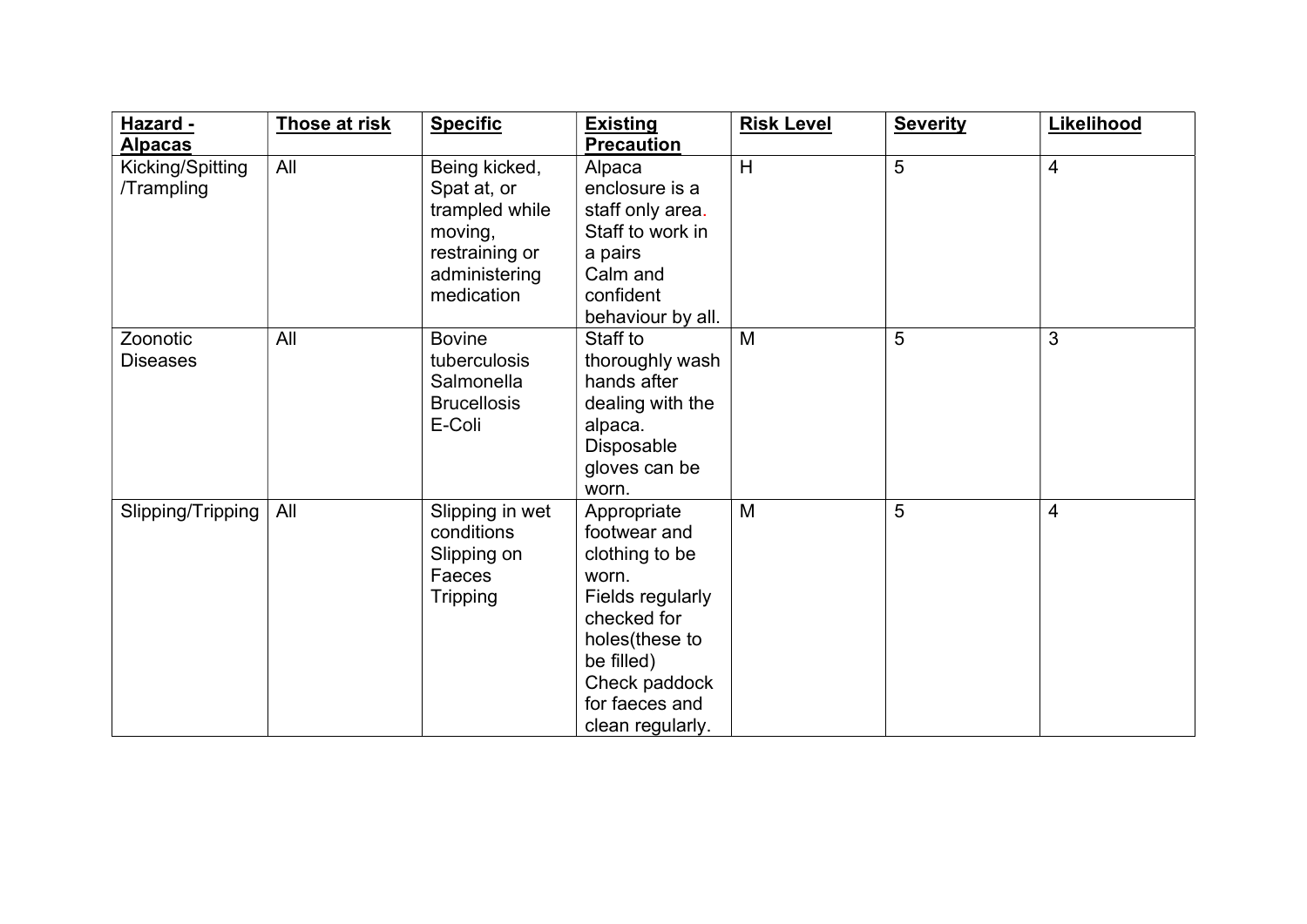| <b>Hazard - Sheep</b>                  | Those at risk | <b>Specific</b>                                                                                                                                                      | <b>Existing</b><br><b>Precautions</b>                                                                                                                                            | <b>Risk Level</b> | <b>Severity</b> | Likelihood |
|----------------------------------------|---------------|----------------------------------------------------------------------------------------------------------------------------------------------------------------------|----------------------------------------------------------------------------------------------------------------------------------------------------------------------------------|-------------------|-----------------|------------|
| Slipping<br><b>Tripping</b><br>Falling | All           | Slipping in wet<br>conditions<br>Slipping on<br>faeces<br>Tripping over/<br>Falling down<br>holes                                                                    | Appropriate<br>footwear and<br>clothing to be<br>worn.<br>Fields regularly<br>checked for<br>holes(these to be<br>filled)<br>Check paddock<br>for faeces and<br>clean regularly. | M                 | 5               | 4          |
| Zoonotic<br><b>Diseases</b>            | All           | Anthrax<br><b>Brucellosis</b><br>Cryptosporidiosis<br>E. coli<br>Giardiasis<br>Louping ill<br>Orf<br>Ovine<br>chlamydiosis<br>Q fever<br>Salmonella<br>Toxoplasmosis | Staff to<br>thoroughly wash<br>hands after<br>dealing with the<br>Sheep<br>Disposable<br>gloves can be<br>worn.                                                                  | M                 | 5               | 3          |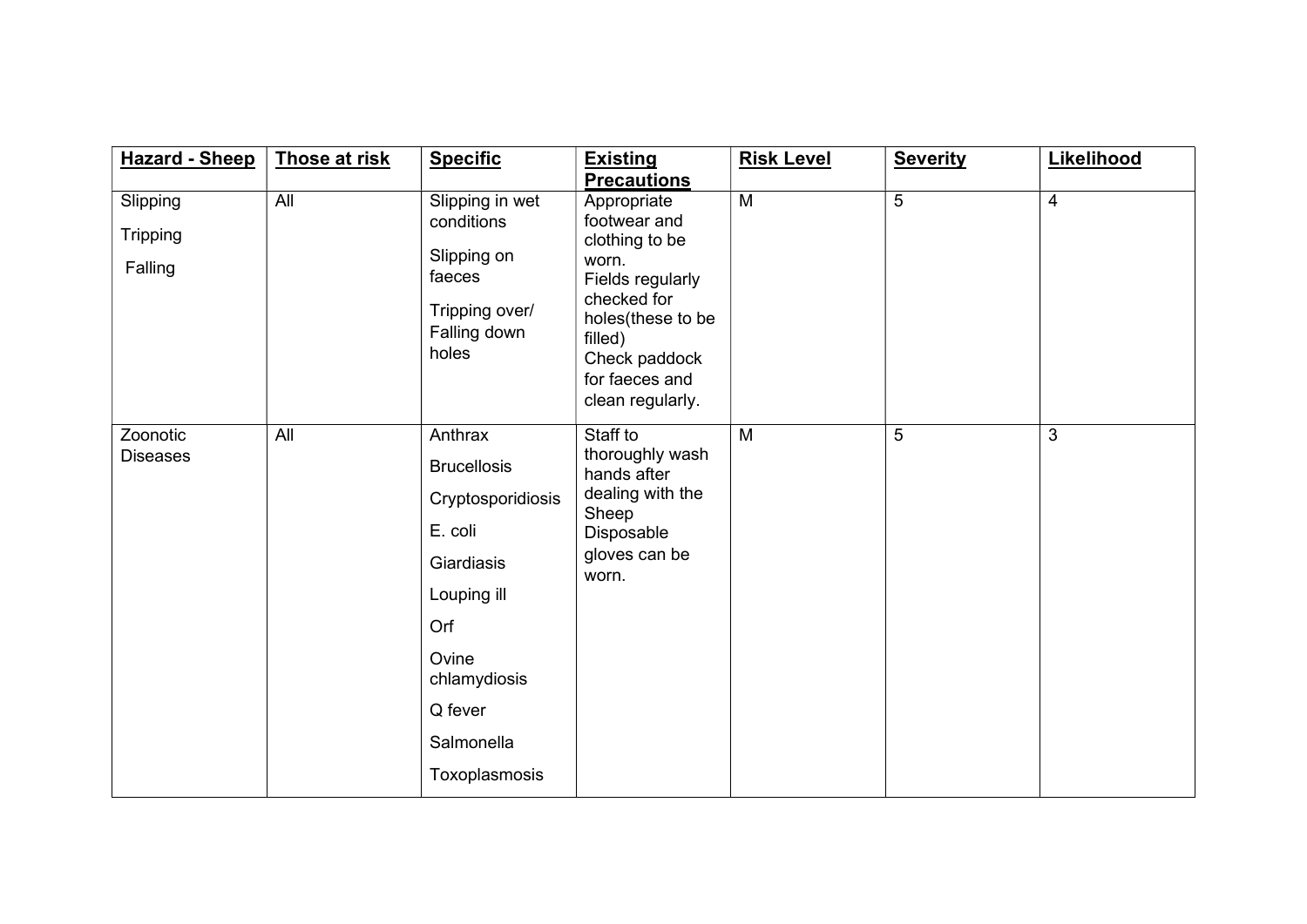| <b>Hazard - Goats</b>           | Those at<br>risk | <b>Specific</b>                                                                               | <b>Existing</b><br><b>Precautions</b>                                                                                                                                   | <b>Risk Level</b> | <b>Severity</b> | Likelihood |
|---------------------------------|------------------|-----------------------------------------------------------------------------------------------|-------------------------------------------------------------------------------------------------------------------------------------------------------------------------|-------------------|-----------------|------------|
| Gauging                         | All              | Being gauged while<br>moving, restraining,<br>feeding or<br>administering<br>medication       | Goat enclosure is a<br>staff only area<br>Staff are to work in<br>pairs when dealing<br>with the goats.                                                                 | H                 | 5               | 4          |
| Zoonotic<br><b>Diseases</b>     | All              | Anthrax<br><b>Brucellosis</b><br>Cryptosporidiosis<br>E. coli<br>Orf<br>Q fever<br>Salmonella | <b>Ensuring staff</b><br>through wash their<br>hands after dealing<br>with the goats.<br>Disposable gloves<br>can be worn.                                              | M                 | 5               | 3          |
| Slipping<br>Tripping<br>Falling | <b>Staff</b>     | Slipping in wet<br>conditions<br>Slipping on faeces<br>Tripping over/<br>Falling down holes   | Appropriate<br>footwear and<br>clothing is worn<br>Fields regularly<br>checked for holes<br>(these to be filled)<br>Check paddock for<br>faeces and clean<br>regularly. | M                 | 5               | 4          |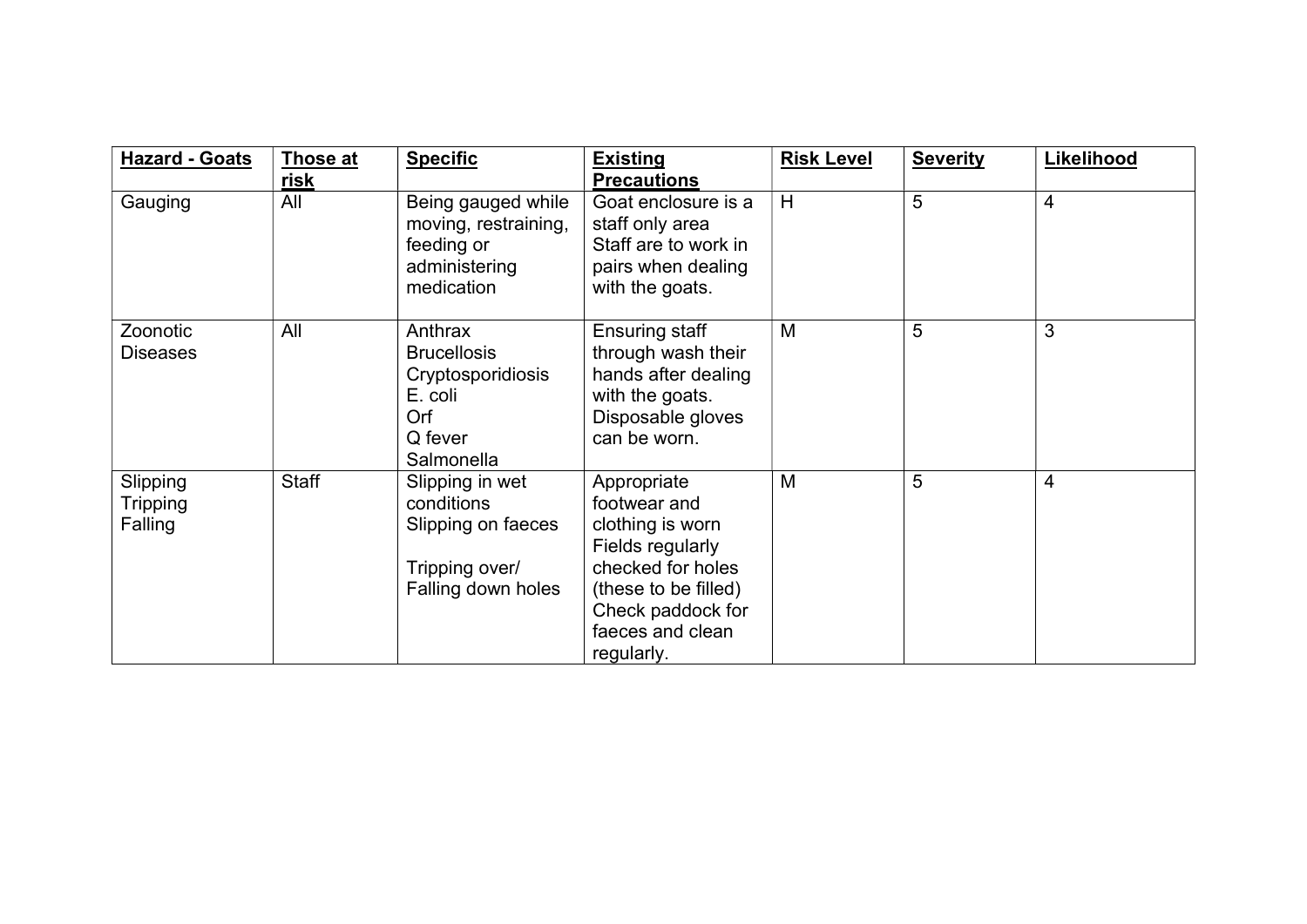| Hazard-<br><b>Rabbits and</b><br><b>Guinea Pigs</b> | <b>Those at</b><br><u>risk</u> | <b>Specifics</b>                                                                       | <b>Existing</b><br><b>Precautions</b>                                                                                                                                                                  | <b>Risk Level</b> | <b>Severity</b> | Likelihood     |
|-----------------------------------------------------|--------------------------------|----------------------------------------------------------------------------------------|--------------------------------------------------------------------------------------------------------------------------------------------------------------------------------------------------------|-------------------|-----------------|----------------|
| Biting/Scratching                                   | All                            | Being bitten or<br>scratched by rabbits<br>and guinea pigs                             | Staff to ensure<br>correct handling<br>methods are used<br>while in contact<br>with the rabbits and<br>guinea pigs.<br>Forms of restraint<br>are performed<br>correctly.                               | H                 | 3               | $\overline{4}$ |
| Zoonotic<br><b>Diseases</b>                         | All                            | Ringworm<br>Salmonella<br>Encephalitozoonosis<br>Mange<br>Pasteurella multocida        | <b>Ensuring Staff</b><br>thoroughly wash<br>their hands after<br>dealing with rabbits<br>and guinea pigs,<br>Disposable gloves<br>can be worn.                                                         | M                 | 5               | 4              |
| Slipping<br><b>Tripping</b><br>Falling              | All                            | Slipping in wet<br>conditions<br>Tripping/Falling over<br>stones, logs and<br>animals. | Appropriate<br>footwear and<br>clothing is worn<br>when area<br>becomes wet.<br>Fields regularly<br>checked for<br>holes(these to be<br>filled)<br>Check paddock for<br>faeces and clean<br>regularly. | H                 | 5               | 4              |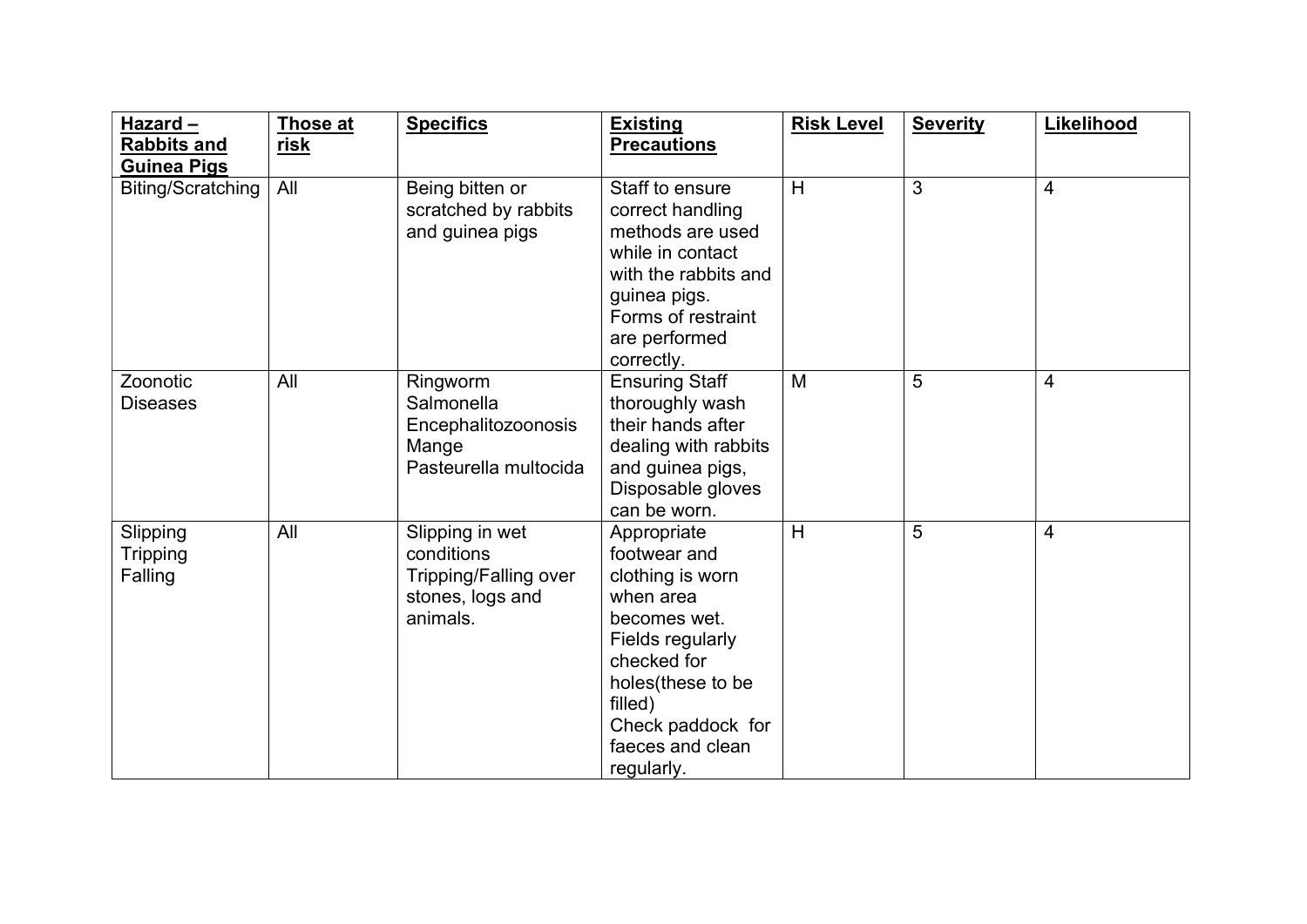| <b>Hazard - Hens</b>            | Those at risk | <b>Specifics</b>                                                                                                       | <b>Existing</b><br><b>Precautions</b>                                                                                                                                                               | <b>Risk Level</b> | <b>Severity</b> | Likelihood     |
|---------------------------------|---------------|------------------------------------------------------------------------------------------------------------------------|-----------------------------------------------------------------------------------------------------------------------------------------------------------------------------------------------------|-------------------|-----------------|----------------|
| Scratching/<br>Pecking          | All           | Being Scratched or<br>Pecked by hens while<br>handling, feeding,<br>collecting eggs and<br>administering<br>medication | Staff to ensure<br>correct handling<br>methods are used<br>while in contact<br>with the rabbits<br>and guinea pigs.<br>Forms of restraint<br>are performed<br>correctly.                            | M                 | 5               | $\overline{4}$ |
| Zoonotic<br><b>Diseases</b>     | All           | Avian influenza (Bird<br>Flu)<br><b>Botulism</b><br>Campylobacter<br>E. coli<br>Salmonella                             | <b>Ensuring staff</b><br>thoroughly wash<br>their hands after<br>contact with the<br>hens.<br>Disposable gloves<br>can be worn.                                                                     | M                 | 5               | $\overline{4}$ |
| Slipping<br>Tripping<br>Falling | All           | Slipping in wet<br>conditions<br>Tripping/Falling over<br>stones, logs and<br>animals.                                 | Appropriate<br>footwear and<br>clothing worn<br>when area<br>becomes wet.<br>Fields regularly<br>checked for<br>holes(these to be<br>filled)<br>Check paddock<br>for faeces and<br>clean regularly. | H                 | 5               | 4              |